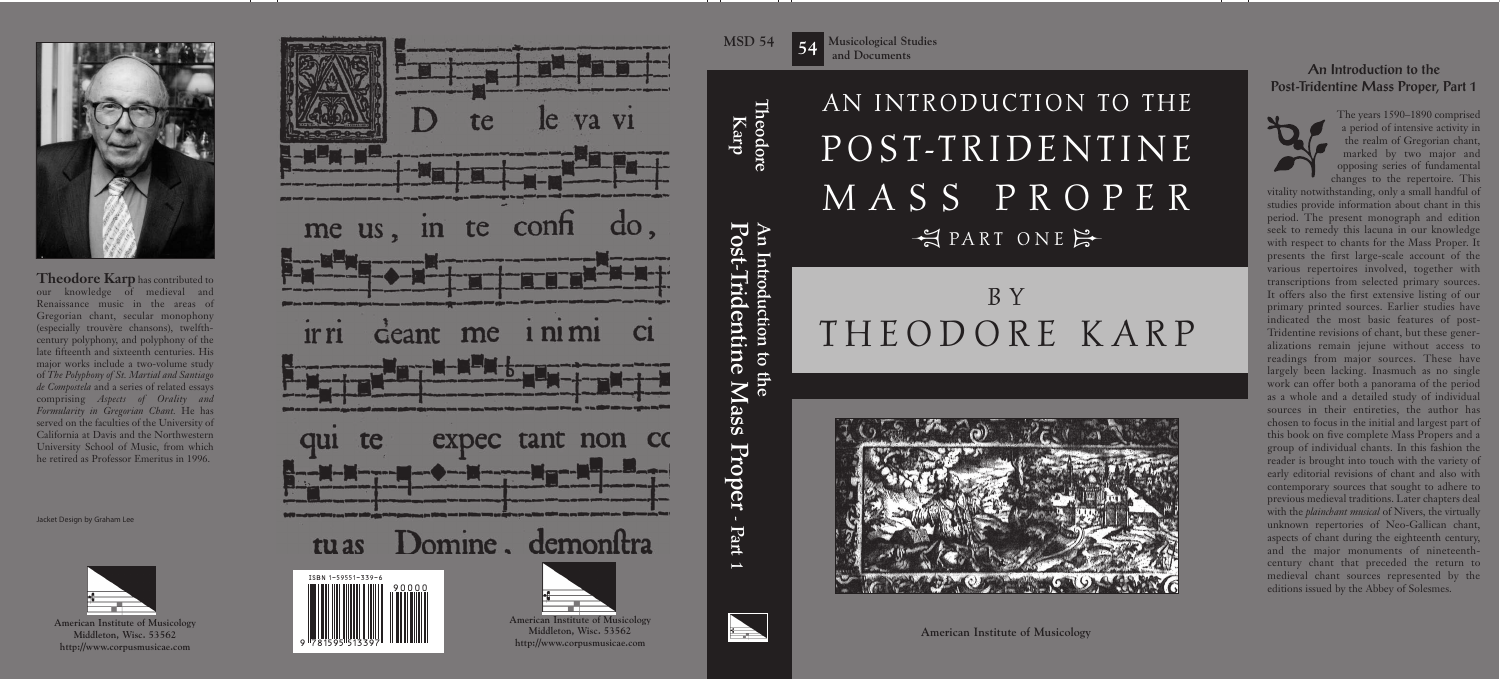Musicological Studies and Documents

## AN INTRODUCTION TO THE POST-TRIDENTINE MASS PROPER

Theodore Karp

AMERICAN INSTITUTE OF MUSICOLOGY Paul L. Ranzini, Director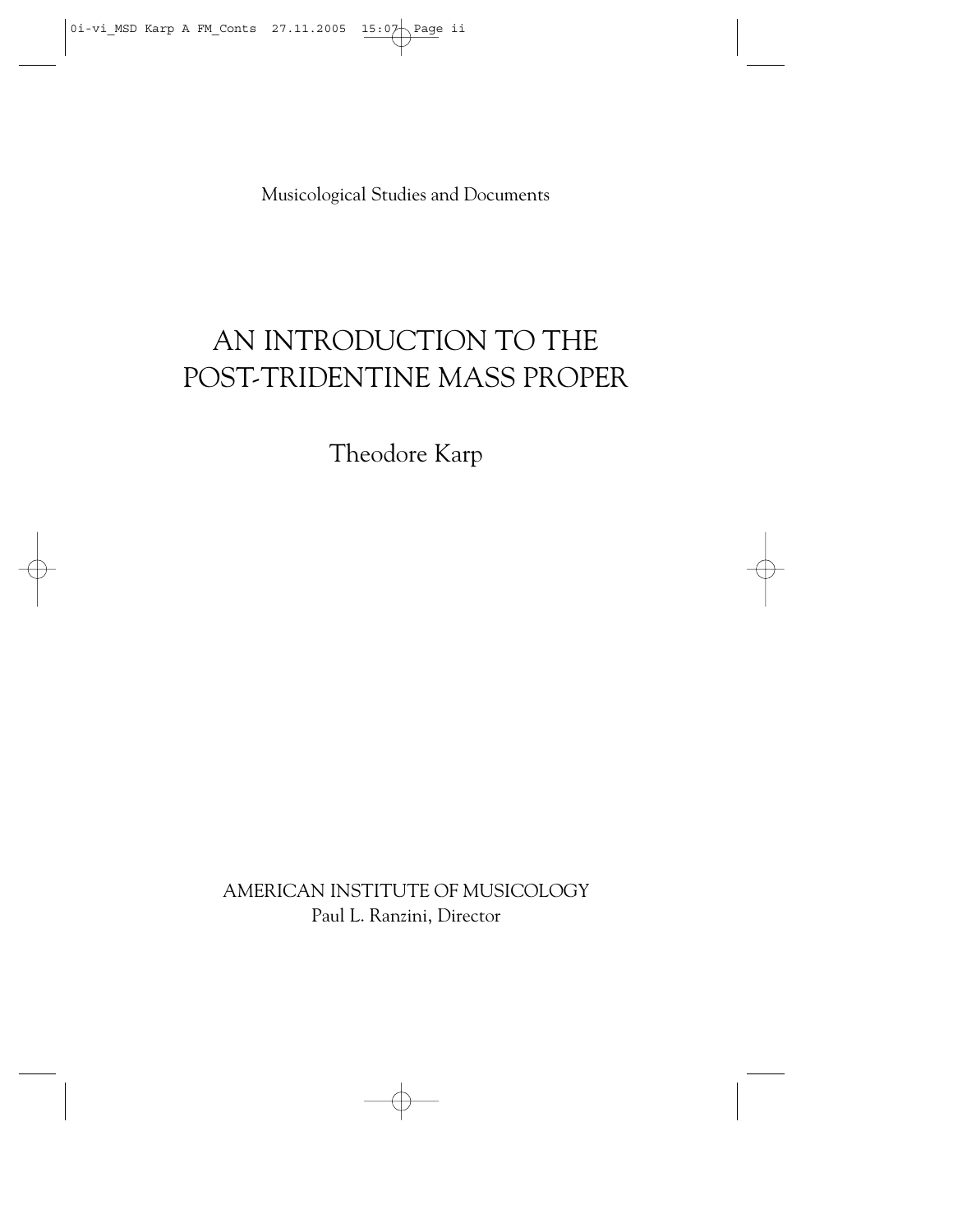Musicological Studies and Documents, 54–1

## AN INTRODUCTION TO THE POST-TRIDENTINE MASS PROPER Part 1: Text

Theodore Karp



AMERICAN INSTITUTE OF MUSICOLOGY Middleton, Wisconsin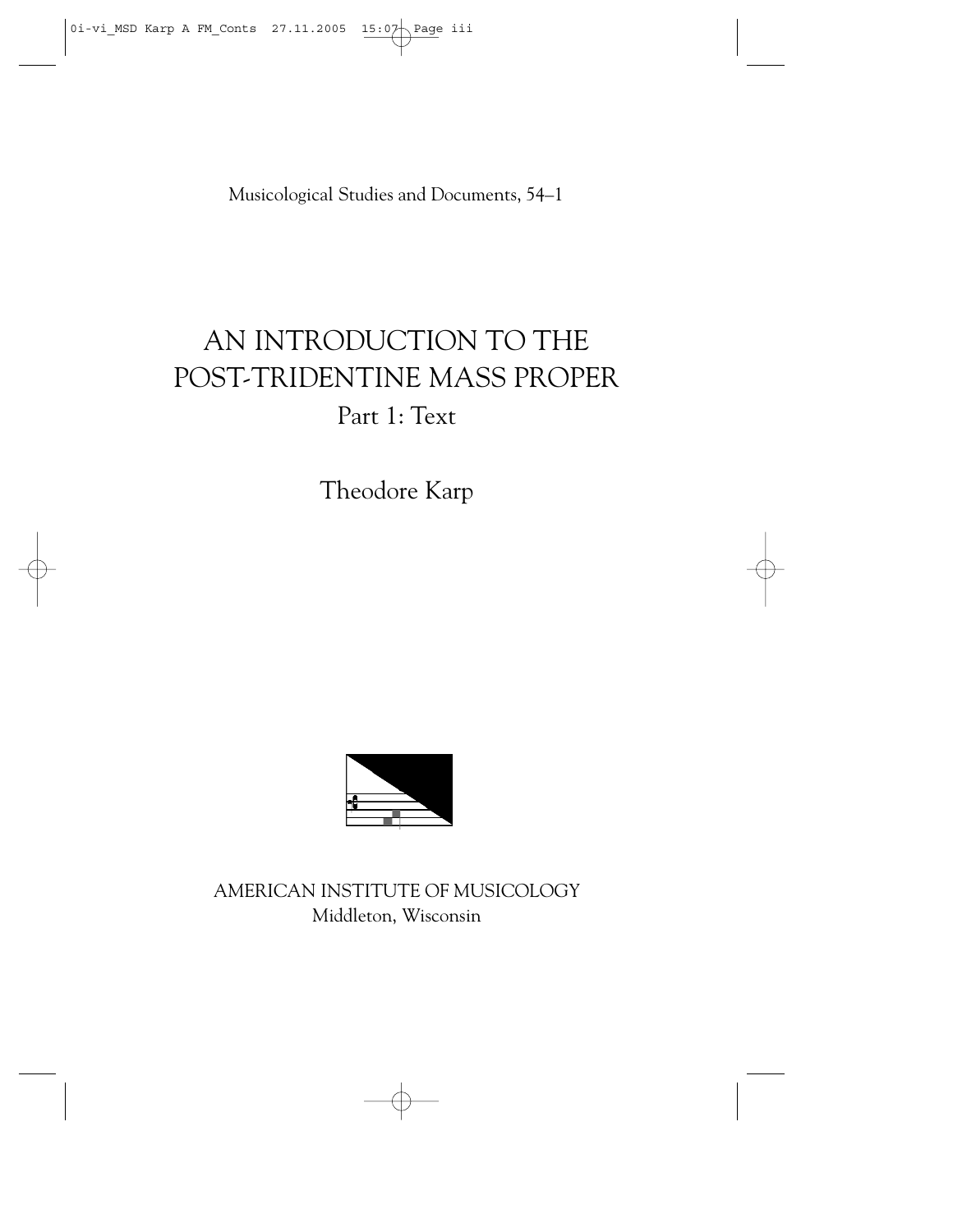#### AMERICAN INSTITUTE OF MUSICOLOGY

The American Institute of Musicology publishes seven series of critical editions, scholarly studies, reference works, and a journal all dedicated to the study of Medieval, Renaissance, and early Baroque eras. The publications of the Institute are used by scholars and performers alike and constitute a major core collection of early music and theoretical writings on music.

For information on establishing a standing order to any of our series, or for editorial guidelines on submitting proposals, please contact:

American Institute of Musicology, Inc. Middleton, Wisconsin 800 736-0070 (U.S. book orders) 608 836-9000 (phone) 608 831-8200 (fax) http://www.corpusmusicae.com orders@corpusmusicae.com info@corpusmusicae.com

© 2005 by American Institute of Musicology, Inc. All rights reserved. No part of this book may be reproduced or transmitted in any form by any electronic or mechanical means (including photocopying, recording, or information storage and retrieval) without permission in writing from the publisher.

CD-ROM © 2005 Schola Antiqua of Chicago. Included with permission.

ISBN-13: 978-1-59551-339-7 ISBN-10: 1-59551-339-6

Printed in the United States of America.

 $\circledast$  The paper used in this publication meets the minimum requirements of the American National Standard for Information Sciences Permanence of Paper for Printed Library Materials, ANSI/NISO Z39.48-1992.

Library of Congress Cataloging-in-Publication Data Karp, Theodore. An introduction to the post-tridentine Mass proper / Theo dore Karp. p. cm. -- (Musicological studies and documents ; 54) Includes bibliographical references (p. ) and index. ISBN-13: 978-1-59551-339-7 (v.1 : alk. paper) ISBN-10: 1-59551-339-6 (v.1 : alk. paper) ISBN-13: 978-1-59551-345-8 (v.2 : alk. paper) ISBN-10: 1-59551-345-0 (v.2 : alk. paper) 1. Mass (Music) 2. Gregorian chant--History and criticism. I. T itle. II. Series.

ML3088.K37 2005 782.32'35--dc22

2005032550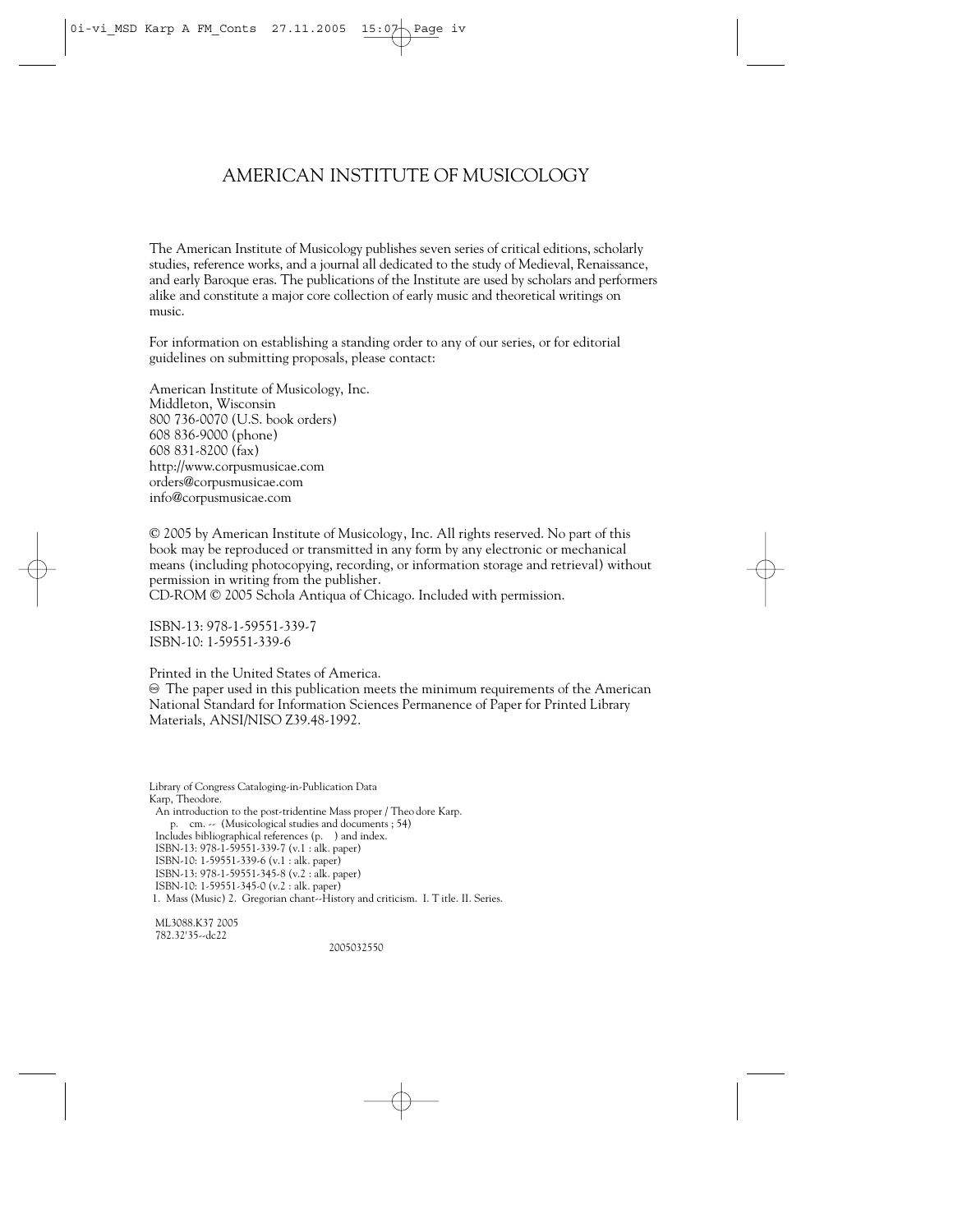#### **Contents**

| 1.  |                                                       |
|-----|-------------------------------------------------------|
| 2.  | A Checklist of Printed Graduals ca. 1590–1890 11      |
| 3.  |                                                       |
|     |                                                       |
|     |                                                       |
| 6.  |                                                       |
|     | 7. The Mass for Easter Sunday 149                     |
| 8.  |                                                       |
| 9.  | Guillaume Gabriel Nivers and Plainchant musical 205   |
|     |                                                       |
| 11. | A Retrospective Glance and the Eighteenth Century 251 |
|     | 12. The Nineteenth Century: The Road Back 271         |
|     |                                                       |
|     |                                                       |
|     |                                                       |
|     |                                                       |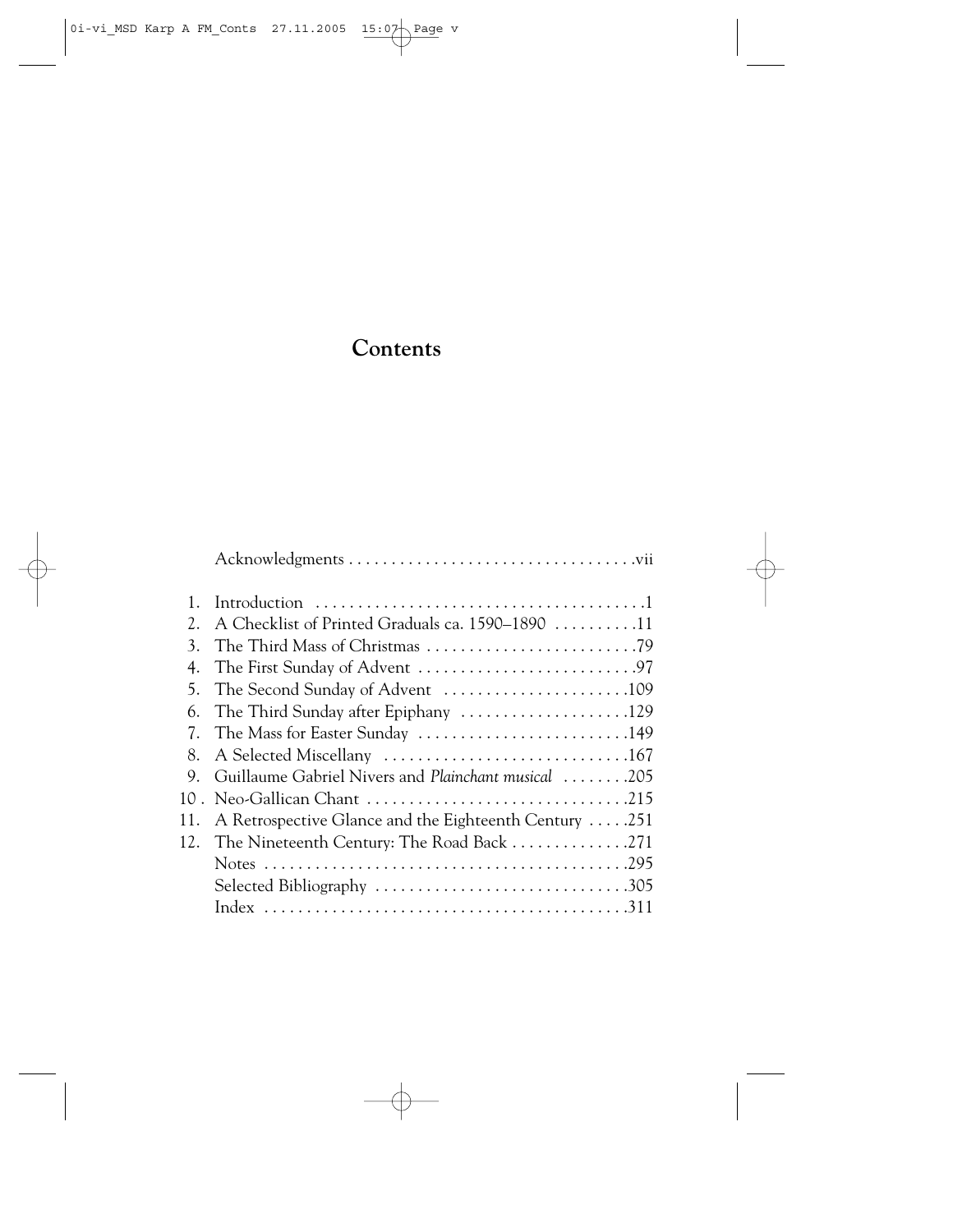#### *ONE*

#### **Introduction**

During the three centuries following the conclusion of the Council of  $T$  rent in 1563, there was a remarkable flowering of activity in the realm of Catholic liturgical chant, much of it concentrated in the first hundred years. Indeed, within the last decade of the sixteenth century, there were no fewer than six  $1$  independent revisions of the entire Mass Proper . These were prompted by a changed vision of the aesthetic that should govern this repertoire.

When the Franks adopted and remo deled an earlier Roman repertory—apparently soon after the mid-eighth century—they associated with the new hybrid a legend of its Divine Creation transmitted through St. Gregory . According to this well-known story, the Holy Spirit descended in the form of a dove and, perched on Gregory's shoulder, sang the melodies to him. The Pope, in turn, dictated these to a scribe seated respectfully behind a curtain. The legend was of inestimable help in propagating the new creation—resulting in the obliteration or near obliteration of various local chant repertoires. It also helped pro duce a drive for the accurate preservation of this chant to the extent possible within the limitations of both the human memory and the notations that were used to aid it. One does not tamper with the work of the Divine.

The respect for this magnificent repertoire was retained well through the fifteenth century. Nevertheless, various tensions that conflicted with the uniform preservation of the melo dies arose long before this time. The first of these was driven by music theory, which began to assert increasing force from the eleventh century onward. As theorists sought to fix the contents of the gamut, they dismissed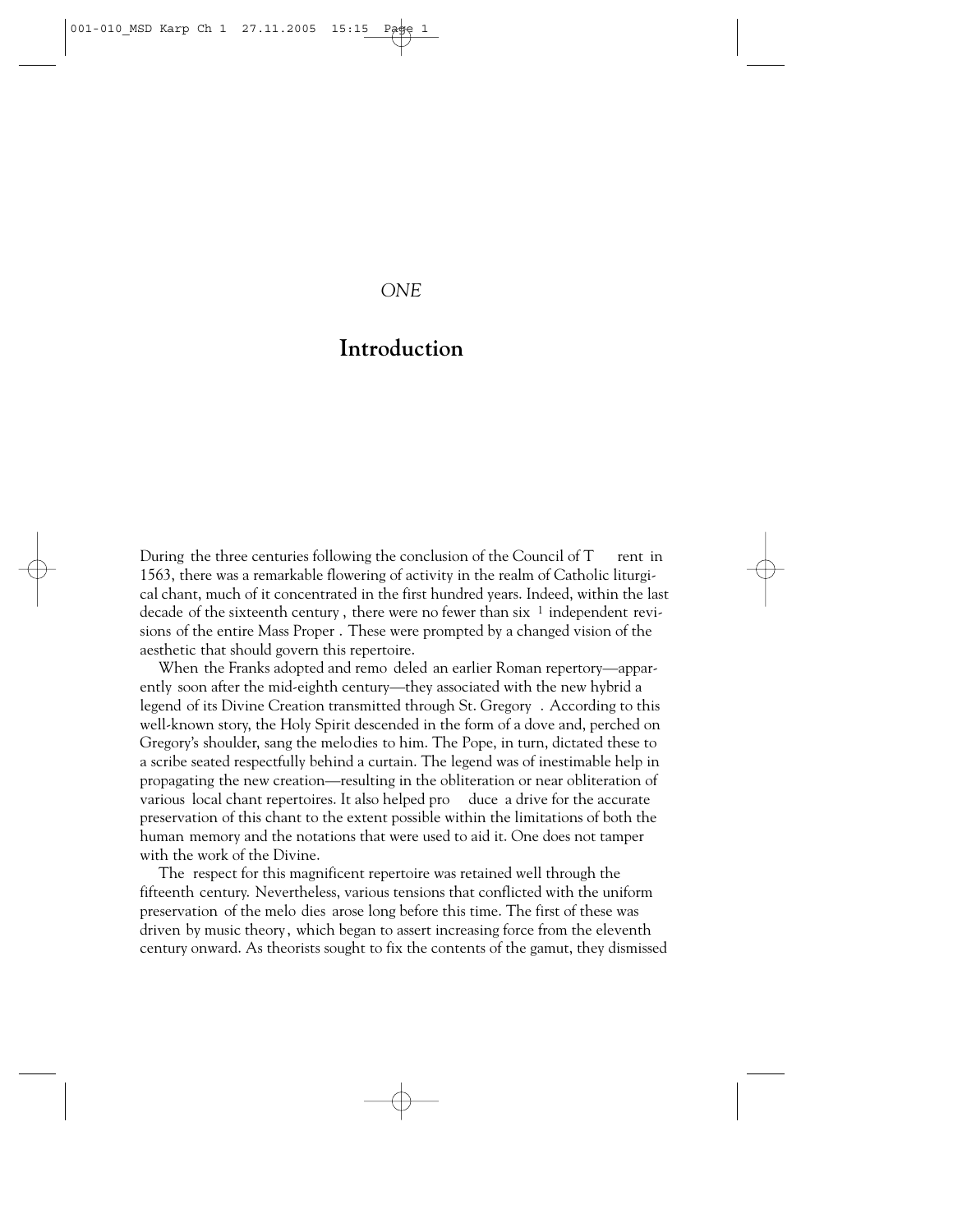- 16822 *Graduale Bisuntinum editum juxta Missale illustriss. ac. RR. DD. Ant. Petri de Grammont, archiep. Bisunt., missarum omnium, tam de proprio SS quam de tempore; item et votivarum, complectens cantum: correctum et ad usum ecclesiae metropolitanae Bisuntinae reductum a R. D. Joanne Mille t....* Vesuntione, typ. Lud. Rigoine, 1682. Besançon, Bibl. mun., 12716, Réserve Comtoise; 5427, Fonds ancien
- 16823 *Graduale et Antiphonale ad usum S. Ludovici domus regiae Invalidorum.* 1682. Paris, Musée des Invalides, Io
- 16871 *Graduale Romanum, juxta Missale Pii Quinti, Pontificis Maximi, authoritate editum. Cujus modulatio concinne disposita; in usum & gratiam Monialium Ordinis Sancti Augustini. Opera & studio Guillelmi Gabrielis Nivers, Christianissimi Regis Capellae Musices nec-non Ecclesiae Sancti Sulpicii Parisiensis Organistae.* Paris, L'autheur, 1687. Chicago, Newberry Library, Estate of Howard Brown; Paris, Bibl. nat., Rés

2287; Oxford, Bodleian Library, Vet. E3 e30. (See also 1658, 1696)

16872 *Graduale Romanum, juxta Missale Pii Quinti, Pontificis Maximi, authoritate editum. Cujus modulatio concinne disposita; in usum & gratiam Monialium Ordinis Sancti Benedicti. Opera & studio Guillelmi Gabrielis Nivers, Christianissimi Regis Capellae Musices nec-non Ecclesiae Sancti Sulpicii Parisiensis Organistae.* Paris, L'autheur, 1687.

Nashville (Tenn.), Univ. of Tennessee; Auxerre, Bibl. mun., A 700 4°, Registres; Brussels, Cons. royale, 40.002; Dublin, Univ . College; Solesmes, Abbaye de Saint Pierre, Bibl., LLc.7–21(2)

16873 *Graduale Romanum, juxta Missale Pii Quinti, Pontificis Maximi, authoritate editum...in usum Ordinis Sancti Francisci.* Paris, L'autheur, 1687. Washington, D.C., Holy Name College

1688/*89 Graduale Parisiense, Illustrissimi et Reverendissimi in Christo Patris D. D. Francisci de Harlay . Dei et Sanctae Sedis Apostolicae Gratia Parisiensis Archiepiscopi, Ducis ac Paris Franciae, Regiorum Ordinum Commendatoris, Sorbonae Provisoris, Regiae Navarrae Superiores Au[c]toritate; ac venerabilis ejusdem Ecclesiae Capituli Consensu; Editum, Sumptibus Cleri Parisiensis.* Lutetiae Parisiorum, Typos Lud[ovici] & Lud. Sevestre, T ypographor. Vaenit Apud eosdem, via Mori, prope sanctum Nicolaum in Cardineto, 1689. Paris, Bibl. Mazarine, 1170Q<sup>2</sup>.2 (*Pars Aestiva* only)

Explicit to Temporale reads 1688 (p. 246); Explicit to remainder reads 1689 (p. 654).

16901 *Graduale Romanum de tempore et sanctis ad normam Missalis ex decreto Sacrosancti Concilii Tridentini restituti....* Venetiis, Sumptibus Pauli Balleoni, 1690. London, British Library, L.18.b.13; Piacenza, Bibl. e Archivio Capitolare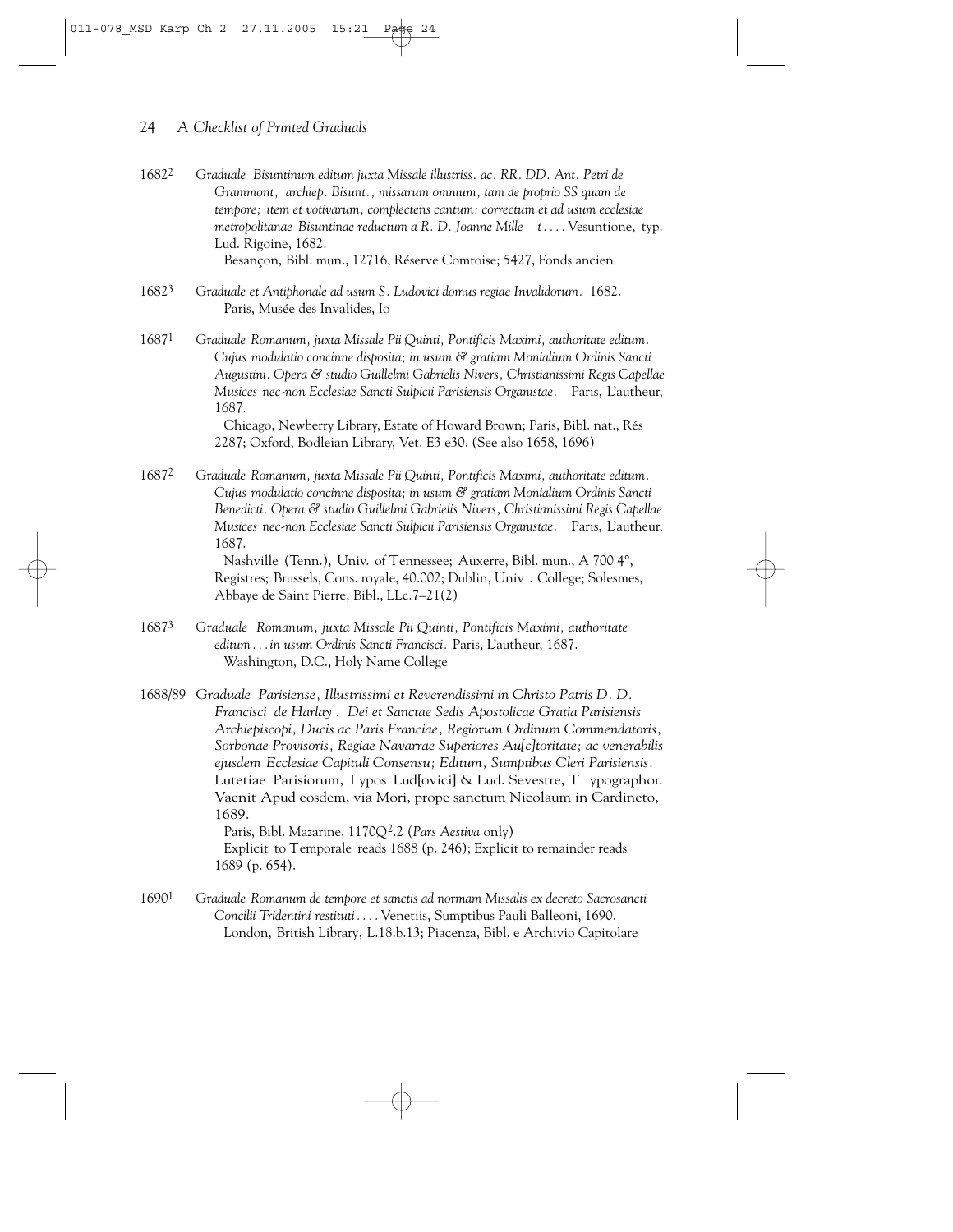#### 82 *The Third Mass of Christmas*

This variability in relative prolixity is even more pronounced when one compares the different treatments of the last word of the segment, *super humerum eius.* The normative medieval version given in the Solesmes editions allots seven tones to the first syllable of this word. These, however , are contained within the interval of a third. Rather than forming a broad gesture, they circle back and forth in a quasi-repetitive fashion. This kind of motion was often viewed with disfavor by seventeenth century-editors of chant. We thus find readings that reduce the number of tones to five, four, and even two. It is worth noting that even though the Giunta edition of 1596 and the one by Ciera in 1610 (staves **e**, **f**) belong to the same Venetian tradition, the two vary notably in their treatment of this word. Similar comments may be made concerning the treatment of the first syllable of the word *eius* that occurs slightly later. Here the Medicean Gradual (staff **g**) reduces what had in previous centuries been a gesture of as many as six tones to a single tone.

Apart from the solicitude for proso dy, a trait shared by most post-T ridentine Graduals, the Medicean Gradual presents a notable change in melodic profile. The tonal architecture of the normative medieval version rests on an A–B–A structure, the contrasting element using cadences on *a* for the two interior phrases each ending with the word *eius.* The Medicean editors, Anerio and Soriano, apparently felt that this conjunction threatened the tonal centricity that should reside on *g.* Hence they eliminated the stepwise descent to *a* in the first of these instances and terminated this cadence on *b,* while they raised the level of the second cadence by utilizing repeated d's.

The variability to be observed in the setting of the two last words, *consilii Angelus,* demonstrates with considerable clarity the variability of chant practice during the seventeenth and eighteenth centuries. Each of the readings, including the conservative versions of the Benedictines and Carthusians is individual. None is a duplicate of another. Differences in attention to proso dic values are especially apparent with regard to the setting of the concluding word.

Not shown in the example is the reading of the Gradual published by Andreas Petricovius (=Piotrkowczyk) in Kraków, 1600. This is among the more conservative reform Graduals, but it nevertheless is assignable to this group. This is not merely a result of its adherence to the Roman Missal of 1570, but of its attention to the details of prosody. In its reading for *Puer natus,* this new attitude shows clearly in the allocation of tones to six sensitive words: *filius, imperium, eius* (twice), *consilii,* and *Angelus.* In four instances the unaccented penultimates are restricted to a single tone; the remaining instances reduce the number of tones for the unaccented final syllables to two tones.

Viewing the transmission of *Puer natus* as a whole, we observe that when a simple medieval chant displays a strong sense of tonal centricity as well as a respect for prosodic values, the changes that are apt to be wrought during the post-T ridentine period are mo dest. Striking alterations in melo dic profile are rare, although occasional minor changes can be observed. This notwithstanding, minor changes in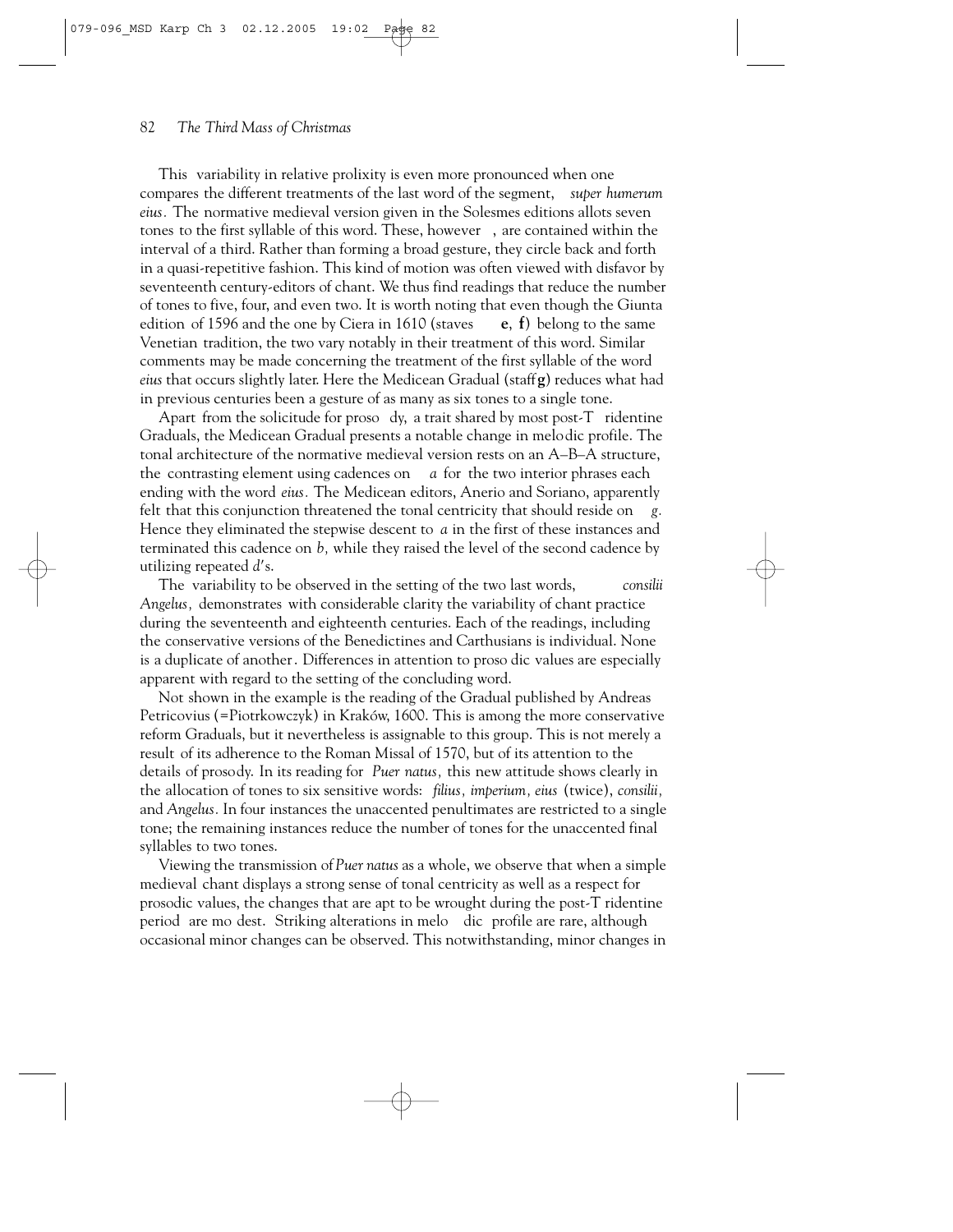| Chant:             | In medio duorum animalium innotesceris: dum appropinquaverunt anni,                                                                                                                                                                                                                                                                                                                             |
|--------------------|-------------------------------------------------------------------------------------------------------------------------------------------------------------------------------------------------------------------------------------------------------------------------------------------------------------------------------------------------------------------------------------------------|
|                    | cognosceris:<br>English-1: In the midst of two animals You shall be made known: when the<br>years shall draw near, You shall be known:                                                                                                                                                                                                                                                          |
|                    | English-2: O Lord, revive Thy work in the midst of the years, in the midst of                                                                                                                                                                                                                                                                                                                   |
| Vulgate:           | the years make it known;<br>Domine opus tuum in medio annorum vivifica illud in medio annorum<br>notum facies                                                                                                                                                                                                                                                                                   |
|                    | English-3: In the midst of the years renew it; in the midst of the years make it<br>known;                                                                                                                                                                                                                                                                                                      |
|                    | English-4: Repeat it in our own time, reveal it in our time.<br>English-5: O LORD, revive thy works in the midst of years, in the midst of<br>years make known.                                                                                                                                                                                                                                 |
| Chant:             | dum advenerit tempus, ostenderis.<br>English-1: when the time shall come, You shall be manifested.                                                                                                                                                                                                                                                                                              |
| Chant:             | In eo, dum conturbata fuerit anima mea: in ira, misericordiae memor<br>eris.                                                                                                                                                                                                                                                                                                                    |
|                    | English-1: When my soul shall be in trouble, You will remember mercy, even in<br>Your wrath.                                                                                                                                                                                                                                                                                                    |
|                    | English-2: In wrath remember compassion.<br>Vulgate: cum iratus fueris misericordiae recordaberis<br>English-3: in wrath, remember mercy.<br>English-4: For all your wrath, remember to be merciful.                                                                                                                                                                                            |
|                    | English-5: in wrath remember mercy.                                                                                                                                                                                                                                                                                                                                                             |
| Chant:             | Deus a Libano veniet, et Sanctus de monte umbroso et condenso.<br>English-1: God will come from Lebanon, and the Holy One from the shady<br>and thickly covered mountain.                                                                                                                                                                                                                       |
|                    | English-2: God cometh from Teman, And the Holy One from mount Paran.<br>Selah                                                                                                                                                                                                                                                                                                                   |
| Vulgate::          | Deus ab austro veniet et Sanctus de monte Pharan Semper<br>English-3: God came from Teman and the Holy One from Mount Paran.<br>English-4: Eloah is coming from Teman, and the Holy One from Mount Paran.<br>English-5: God came from Teman, and the Holy On[e] from mount Paran.<br>Selah                                                                                                      |
| Chant:<br>Vulgate: | Operuit caelos majestas ejus: et laudis ejus plena est terra.<br>English-1: His majesty covered the heavens: and the earth is full of His praise.<br>English-2: His glory covereth the heavens, And the earth is full of His praise.<br>operuit caelos gloria eius et laudis eius plena est terra.<br>English-3: His glory covered the heavens, and the earth was full of his praise.<br>Selah. |
|                    | English-4: His majesty veils the heavens, the earth is filled with his glory.<br>English-5: His glory covered the heavens and the earth was full of his praise                                                                                                                                                                                                                                  |

The chant text not only enlarges on both the Hebrew original and the Latin Vulgate, but it distorts the sense as well. The most serious instance involves verse 2, in which the critical word in Hebrew is chaiyehu (spelled: cheyt, yod, yod, heh, vav [bear in mind that vowels are not ordinarily indicated in Hebrew]). W e may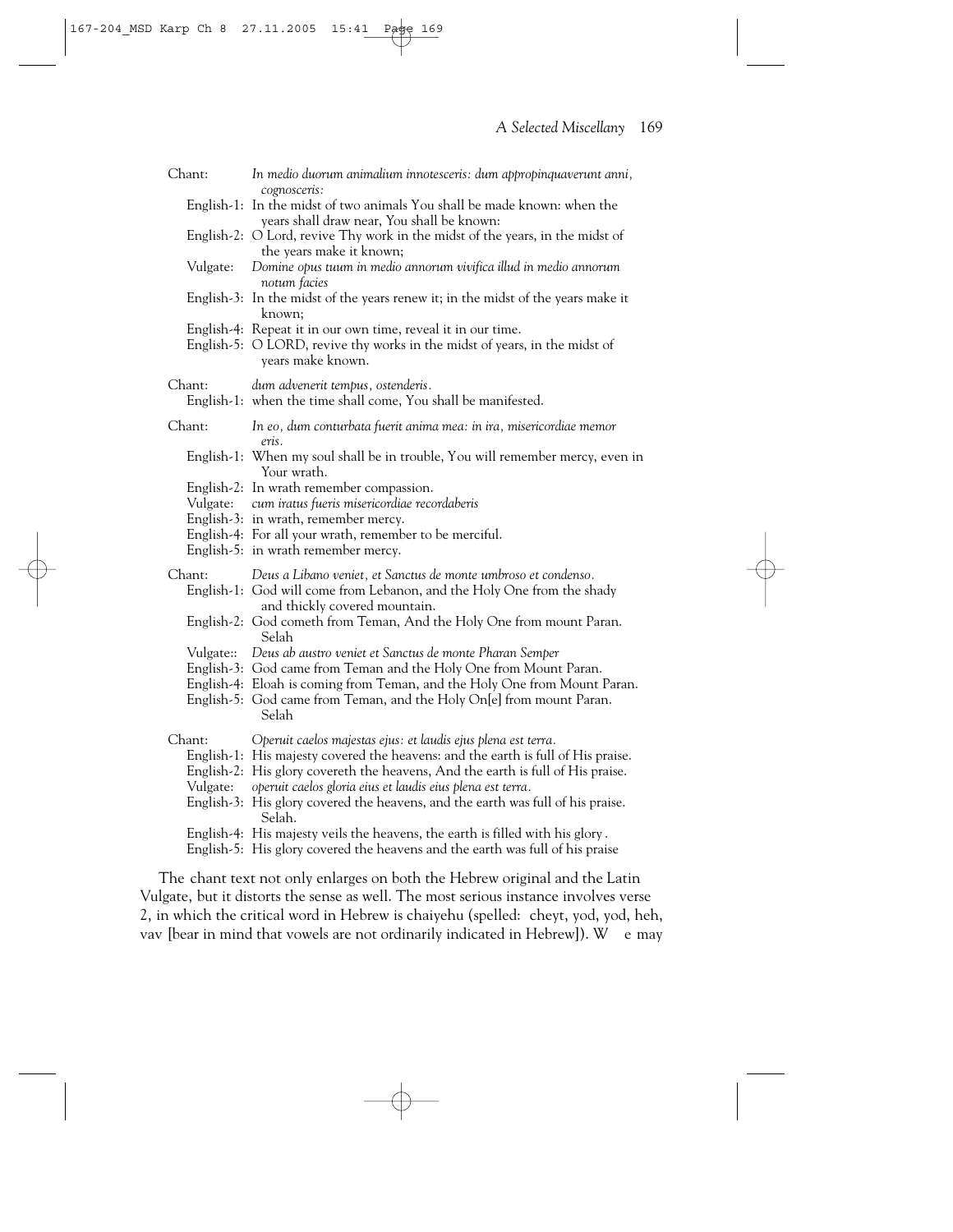The Solesmes reading of verse 4 does not derive entirely from that presented in Montpellier, Fac. méd., H. 159, although the beginnings are in accord. At any rate, our various sources do not agree in their identification of the syllable bearing the primary accent in the word, *revelationem.* In principle, this should fall on the penultimate syllable. This is reflected in the reading of Paris, Bibl. nat., lat. 903. However, the readings of Montpellier, Fac. méd., H. 159 and Oxford, Bodleian Lib., Rawl., lit. d.3 accord a greater number of tones to the third syllable, which in principle bears only a secondary accent. Among our late sources, this policy is followed notably in the reading of the Medicean Gradual (staff **e**), although I would not wish to postulate a direct link between any of these three sources. The version of the Flandrus Gradual (staff **l**) is idiosyncratic in that it is the only source to place a flourish on the weak fourth syllable.

The final word of *Nunc dimittis* poses a similar problem but of different origin. The word *Israel* is one of a very few Hebrew words taken over into the Latin liturgy. (*Adonai*—the Lord—is another.) A conflict arises in pronunciation inasmuch as Latin practice treats the final syllable as weak, whereas the Hebrew practice is opposite. There are numerous exceptions to the general rule, but in Hebrew the final syllable is more often strong than not. Neither the Giunta nor Medicean editors (staves **d**, **e**) are able to accept the concept of a strong final syllable and therefore place the melodic weight on the first syllable. The Medicean reading is especially unusual in that the word previous is *tuae.* Alone among all post-Tridentine editors, Anerio and Soriano expand the number of tones setting the final syllable of this word so that it receives six tones to the five accorded to the accented initial. The version of the Flandrus Gradual (staff **l**) is unusually close to that presented in the Solesmes books, and indeed expands somewhat the closing melisma.

The communion for the Feast of the Purification is *Responsum accepit Simeon.* With minor changes the text is taken from Luke, 2, verse 26. The V ulgate reads *et responsum acceperat ab Spiritu Sancto non visurum se mortem nisi prius videret Christum Domini.* The eighth-mode melody provided for the chant text is relatively simple, but even so, it provides impetus for changes wrought by later editors.

The most extensive of these appear in the Medicean Gradual edited by Anerio and Soriano. (See example 64, staff **f**.) The normative medieval melo dy presented in the *Graduale Triplex* does have various breathing points in accordance with the subdivision of the text. Nevertheless, these do not combine to furnish a cohesive account of an eighth-mode structure. Following a beginning on the lower fourth of the mode, there are breathing points on *d* (the end of *Simeon*), on *f* (the end of *Sancto*), and *b* (the end of *mortem*), none of these taking the form of a standard cadence. In their reworking, Anerio and Soriano have the melo dy proceed from *d* through  $g$  (on *accepit*) and up to  $c'$  for the first breathing point. The second breathing point falls on *g* and is reached through a recognizable cadential gesture. The third breathing point is on *c*, and the melody then turns downward with an emphasis on *g* before a final rise to *c* and a fall to the final. Reminders of the medieval original occur only occasionally.